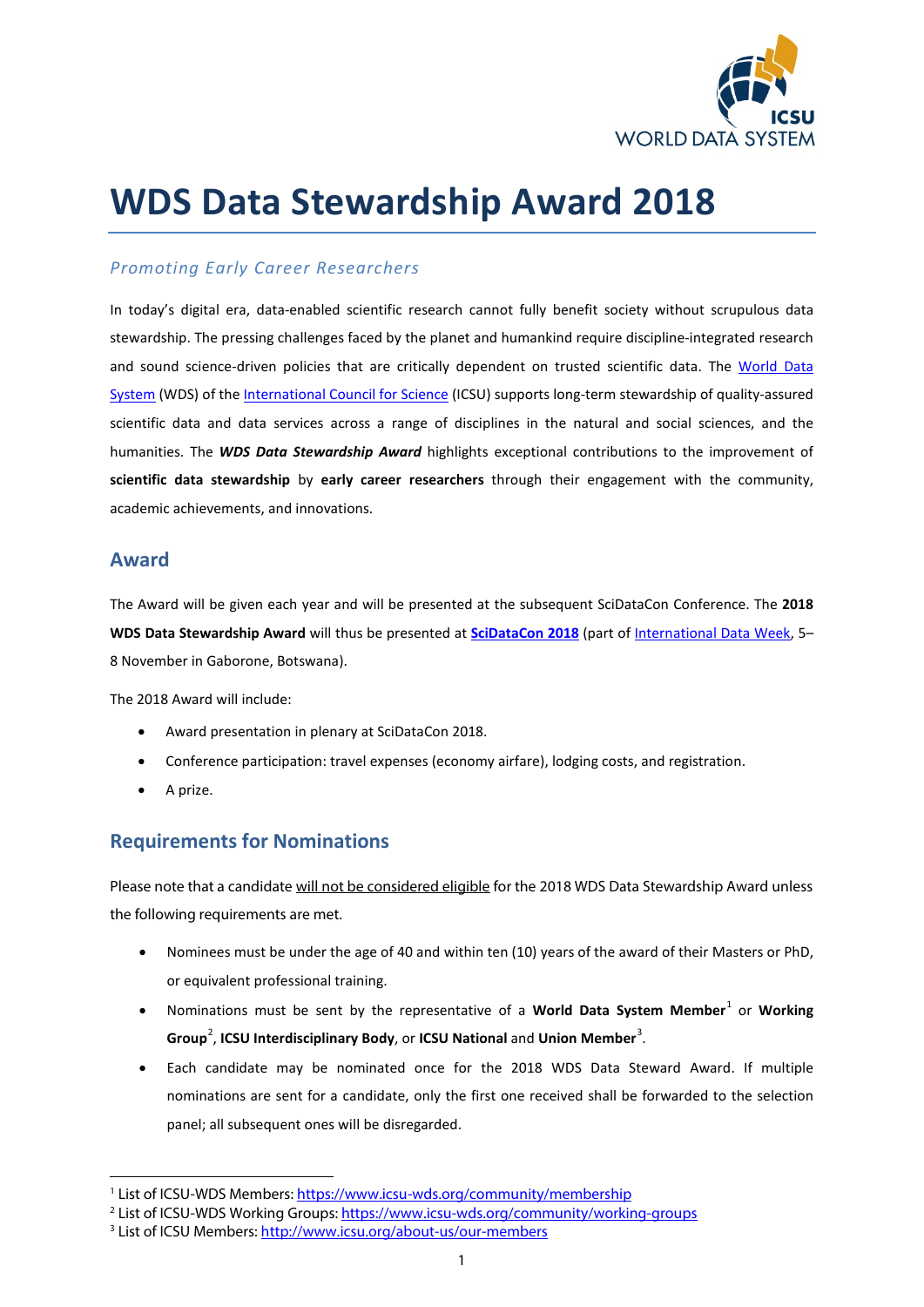

- Nominations must be made by completing the attached form and may include the following additional materials only:
	- o A maximum of two (2) supporting letters. These should be from data users or others outside the Nominee's organization attesting to their contributions and qualifications.
	- o A two-page Curriculum Vitae containing sections covering (a) Professional Preparation (i.e., education and qualifications), (b) Appointments (positions held), (c) Major Publications, and (d) Synergistic Activities (examples demonstrating the broader impact of one's professional activities, with a focus on the creation, integration, and transfer of knowledge).
- Nominations must reach the WDS International Programme Office [\(IPO@icsu-wds.org\)](mailto:ipo@icsu-wds.org?subject=WDS%20Data%20Stewardship%20Award) by **no later than Monday, 21 May 2018**.

#### **Selection Process**

A panel of members of the WDS Scientific Committee will designate the winner of the 2018 Award.